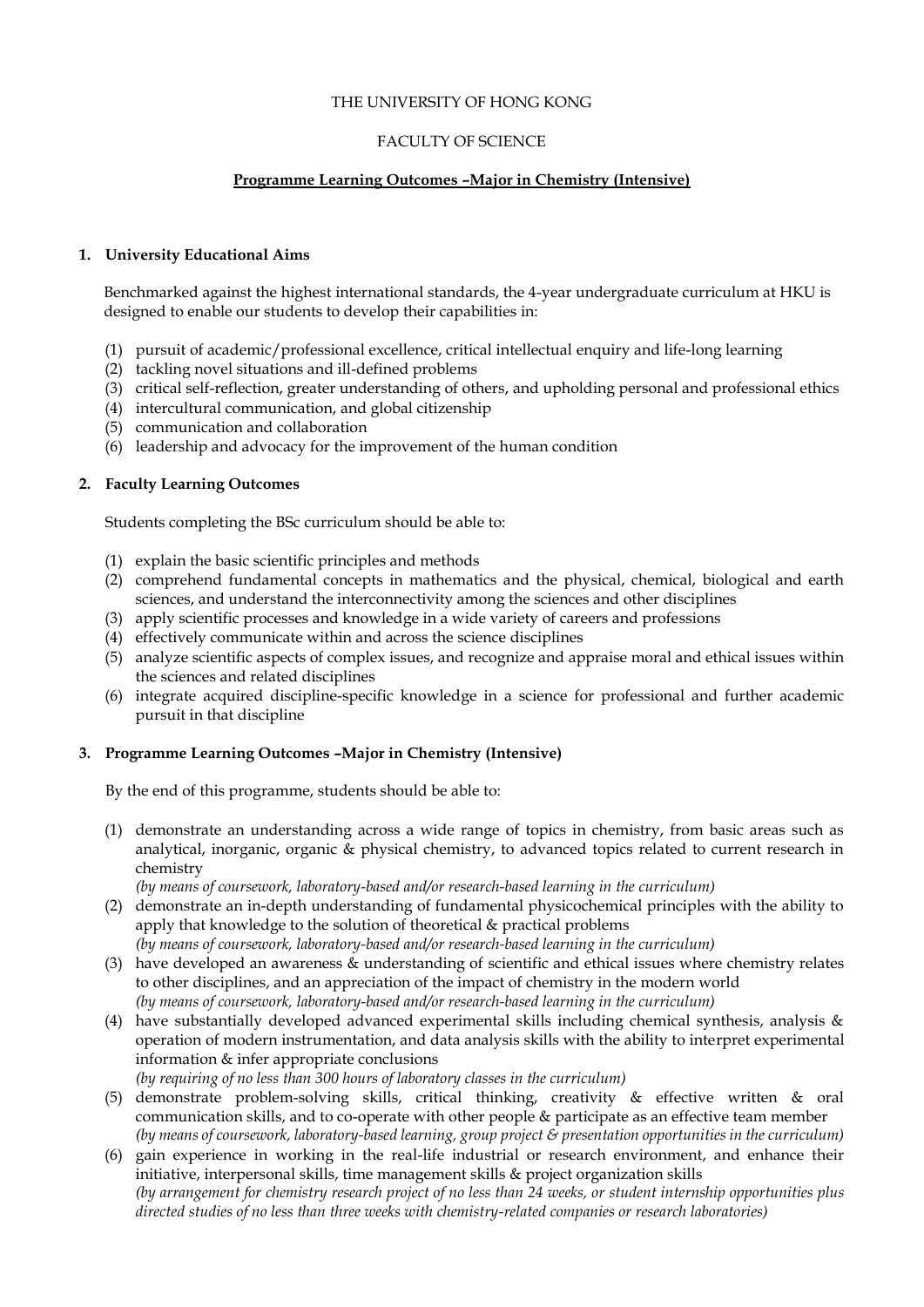# **4. Mapping of Programme Learning Outcomes to Faculty Learning Outcomes to University Educational Aims**

Due to the richness and diversity of the Major, multiple Programme and/or Faculty Learning Outcomes may be used to satisfy the Faculty Learning Outcomes and/or University Educational Aims.

| Programme Learning Outcomes -<br>Major in Chemistry (Intensive)                                                                                                                                                                                                                                                                                                                                                                                                                                                                                                                                                                                                                                                                                                                                                                                                                                                                                                                                                                                                                                                                                                                     | Faculty Learning Outcomes -<br><b>BSc</b> programme                                                                                                                                                                                                                                                                                                                                                                                                                                                                                                                                                                                                                                                         | <b>University Educational</b><br>Aims                                                                                                                                                      |
|-------------------------------------------------------------------------------------------------------------------------------------------------------------------------------------------------------------------------------------------------------------------------------------------------------------------------------------------------------------------------------------------------------------------------------------------------------------------------------------------------------------------------------------------------------------------------------------------------------------------------------------------------------------------------------------------------------------------------------------------------------------------------------------------------------------------------------------------------------------------------------------------------------------------------------------------------------------------------------------------------------------------------------------------------------------------------------------------------------------------------------------------------------------------------------------|-------------------------------------------------------------------------------------------------------------------------------------------------------------------------------------------------------------------------------------------------------------------------------------------------------------------------------------------------------------------------------------------------------------------------------------------------------------------------------------------------------------------------------------------------------------------------------------------------------------------------------------------------------------------------------------------------------------|--------------------------------------------------------------------------------------------------------------------------------------------------------------------------------------------|
| By the end of this programme, students should<br>be able to:                                                                                                                                                                                                                                                                                                                                                                                                                                                                                                                                                                                                                                                                                                                                                                                                                                                                                                                                                                                                                                                                                                                        | Students completing the BSc<br>curriculum should be able to:                                                                                                                                                                                                                                                                                                                                                                                                                                                                                                                                                                                                                                                | Benchmarked against the<br>highest international<br>standards, the 4-year<br>undergraduate curriculum at<br>HKU is designed to enable<br>our students to develop their<br>capabilities in: |
| (1) demonstrate an understanding across a wide<br>range of topics in chemistry, from basic<br>areas such as analytical, inorganic, organic<br>& physical chemistry, to advanced topics<br>related to current research in chemistry<br>(2) demonstrate an in-depth understanding of<br>fundamental physicochemical principles<br>with the ability to apply that knowledge to<br>the solution of theoretical & practical<br>problems<br>have developed an awareness &<br>(3)<br>understanding of<br>scientific and ethical issues where chemistry<br>relates<br>to<br>other<br>disciplines,<br>and<br>an<br>appreciation of the impact of chemistry in the<br>modern world<br>(4) have substantially developed advanced<br>experimental skills including chemical<br>synthesis, analysis & operation of modern<br>instrumentation, and data analysis skills<br>with the ability to interpret experimental<br>information & infer appropriate conclusions<br>demonstrate problem-solving skills, critical<br>(5)<br>thinking, creativity $\&$ effective written $\&$<br>oral communication skills, and to co-operate<br>with other people & participate as an<br>effective team member | (1) explain the basic scientific<br>principles and methods<br>comprehend fundamental<br>(2)<br>concepts in mathematics and<br>the physical, chemical,<br>biological and earth sciences,<br>and understand the<br>interconnectivity among the<br>sciences and other disciplines<br>(3) apply scientific processes and<br>knowledge in a wide variety<br>of careers and professions<br>analyze scientific aspects of<br>(5)<br>complex issues, and<br>recognize and appraise moral<br>and ethical issues within the<br>sciences and related<br>disciplines<br>(6) integrate acquired discipline-<br>specific knowledge in a<br>science for professional and<br>further academic pursuit in<br>that discipline | $(1)$ pursuit of<br>academic/professional<br>excellence, critical<br>intellectual enquiry and<br>life-long learning                                                                        |
| (2) demonstrate an in-depth understanding of<br>fundamental physicochemical principles<br>with the ability to apply that knowledge to<br>the solution of theoretical & practical<br>problems<br>(4) have substantially developed advanced<br>experimental skills including chemical<br>synthesis, analysis & operation of modern<br>instrumentation, and data analysis skills<br>with the ability to interpret experimental<br>information $&$ infer appropriate conclusions<br>demonstrate problem-solving skills, critical<br>(5)<br>thinking, creativity $\&$ effective written $\&$<br>oral communication skills, and to co-operate<br>with other people & participate as an<br>effective team member                                                                                                                                                                                                                                                                                                                                                                                                                                                                           | (2) comprehend fundamental<br>concepts in mathematics and<br>the physical, chemical,<br>biological and earth sciences,<br>and understand the<br>interconnectivity among the<br>sciences and other disciplines<br>apply scientific processes and<br>(3)<br>knowledge in a wide variety<br>of careers and professions<br>analyze scientific aspects of<br>(5)<br>complex issues, and<br>recognize and appraise moral<br>and ethical issues within the<br>sciences and related<br>disciplines                                                                                                                                                                                                                  | (2) tackling novel situations<br>and ill-defined<br>problems                                                                                                                               |
| (3) have developed an awareness $\&$<br>understanding of scientific and ethical issues<br>where chemistry relates to other disciplines,<br>and an appreciation of the impact of<br>chemistry in the modern world                                                                                                                                                                                                                                                                                                                                                                                                                                                                                                                                                                                                                                                                                                                                                                                                                                                                                                                                                                    | (5) analyze scientific aspects of<br>complex issues, and<br>recognize and appraise moral<br>and ethical issues within the<br>sciences and related<br>disciplines                                                                                                                                                                                                                                                                                                                                                                                                                                                                                                                                            | (3) critical self-reflection,<br>greater understanding of<br>others, and upholding<br>personal and<br>professional ethics                                                                  |